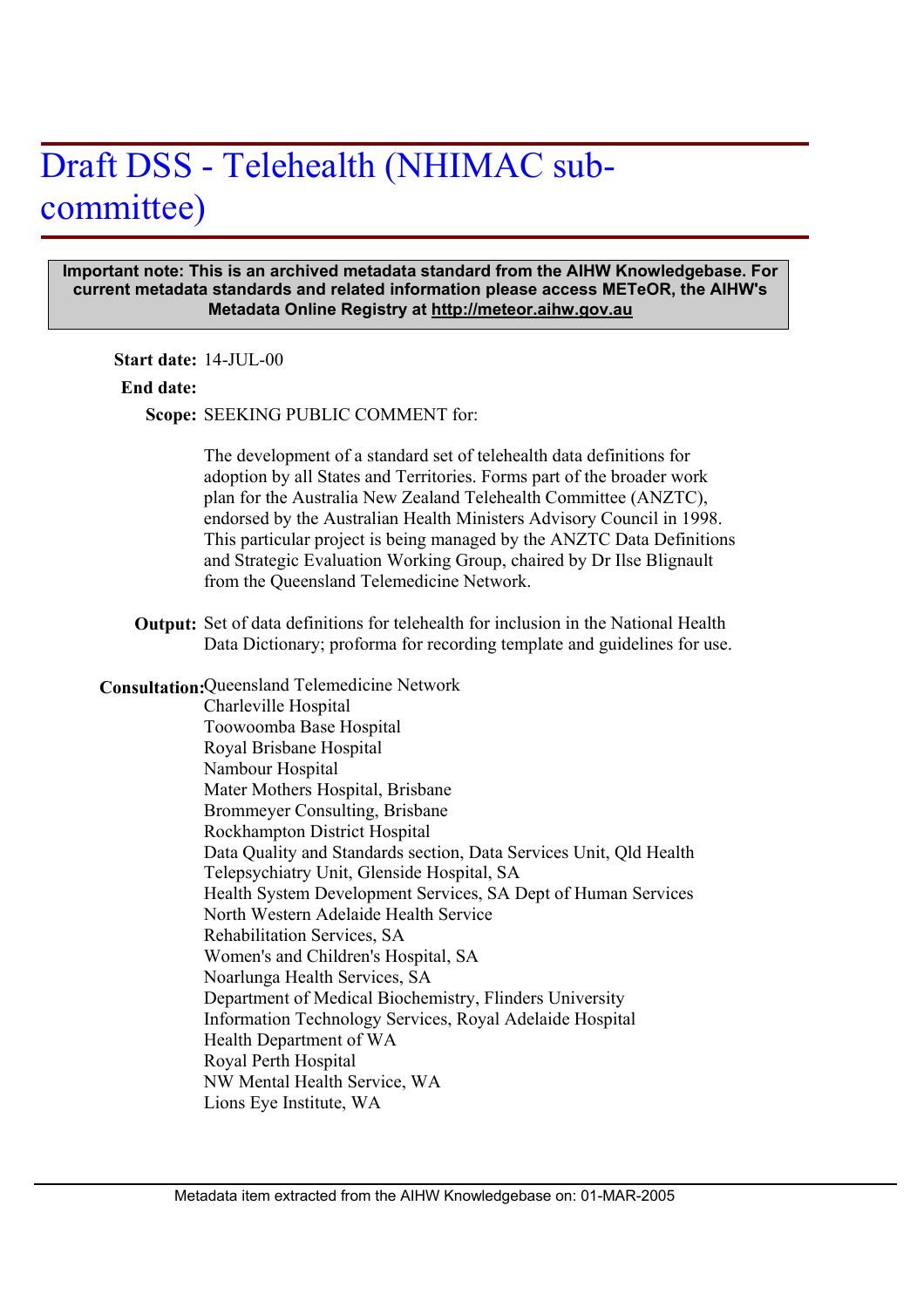ACT Dept of Health and Community Services Dept of Child and Adolescent Psychiatry, Monash Medical Centre, Vic Dept of Human Services, Vic Alpine Health Service, Vic Travencore Centre, Vic NSW Dept of Health Tasmanian Dept of Community and Health Services Australian Institute of Health and Welfare Patricia Kerr and Associates, NZ

Data Development: Previous work by the Queensland Telemedicine Network on the development of an Telehealth Glossary of Terms (April 1999) provided a source for a large number of terms. Terms for inclusion in the Data Definitions document were identified in a framework developed by the ANZTC Data Definitions and Strategic Evaluation Working Group.

| <b>Name</b>                               | Data        | Reg.                | ID     | Ver              | <b>Type</b>     | <b>Current</b> |
|-------------------------------------------|-------------|---------------------|--------|------------------|-----------------|----------------|
| Area of usual residence                   | <b>NHDD</b> | NHIMG 000016        |        | 3                | Data<br>Element | Current        |
| Bandwidth                                 |             | ANZTC               | 000467 | $\boldsymbol{0}$ | Data<br>Element | Draft          |
| Clinical care activity                    |             | ANZTC               | 000470 | $\theta$         | Data<br>Element | Draft          |
| Date of referral                          |             | ANZTC 000457        |        | $\boldsymbol{0}$ | Data<br>Element | Draft          |
| Date of telehealth session                |             | ANZTC               | 000459 | $\overline{0}$   | Data<br>Element | Draft          |
| Duration of clinical care<br>activity     |             | ANZTC 000477        |        | $\boldsymbol{0}$ | Data<br>Element | Draft          |
| <b>Employment</b> basis                   |             | ANZTC 000476        |        | $\theta$         | Data<br>Element | Draft          |
| Geographical location of<br>establishment | <b>NHDD</b> | <b>NHIMG</b>        | 000260 | 2                | Data<br>Element | Current        |
| <b>Job Category</b>                       |             | <b>ANZTC 000475</b> |        | $\boldsymbol{0}$ | Data<br>Element | Draft          |
| Operational problems                      |             | <b>ANZTC 000468</b> |        | $\theta$         | Data<br>Element | Draft          |
| Other sites connected                     |             | ANZTC               | 000462 | $\boldsymbol{0}$ | Data<br>Element | Draft          |
| Participant count                         |             | ANZTC               | 000473 | $\boldsymbol{0}$ | Data<br>Element | Draft          |
| Participant type                          |             | <b>ANZTC</b>        | 000474 | $\theta$         | Data<br>Element | Draft          |

## *Data elements linked to this Data set specification*